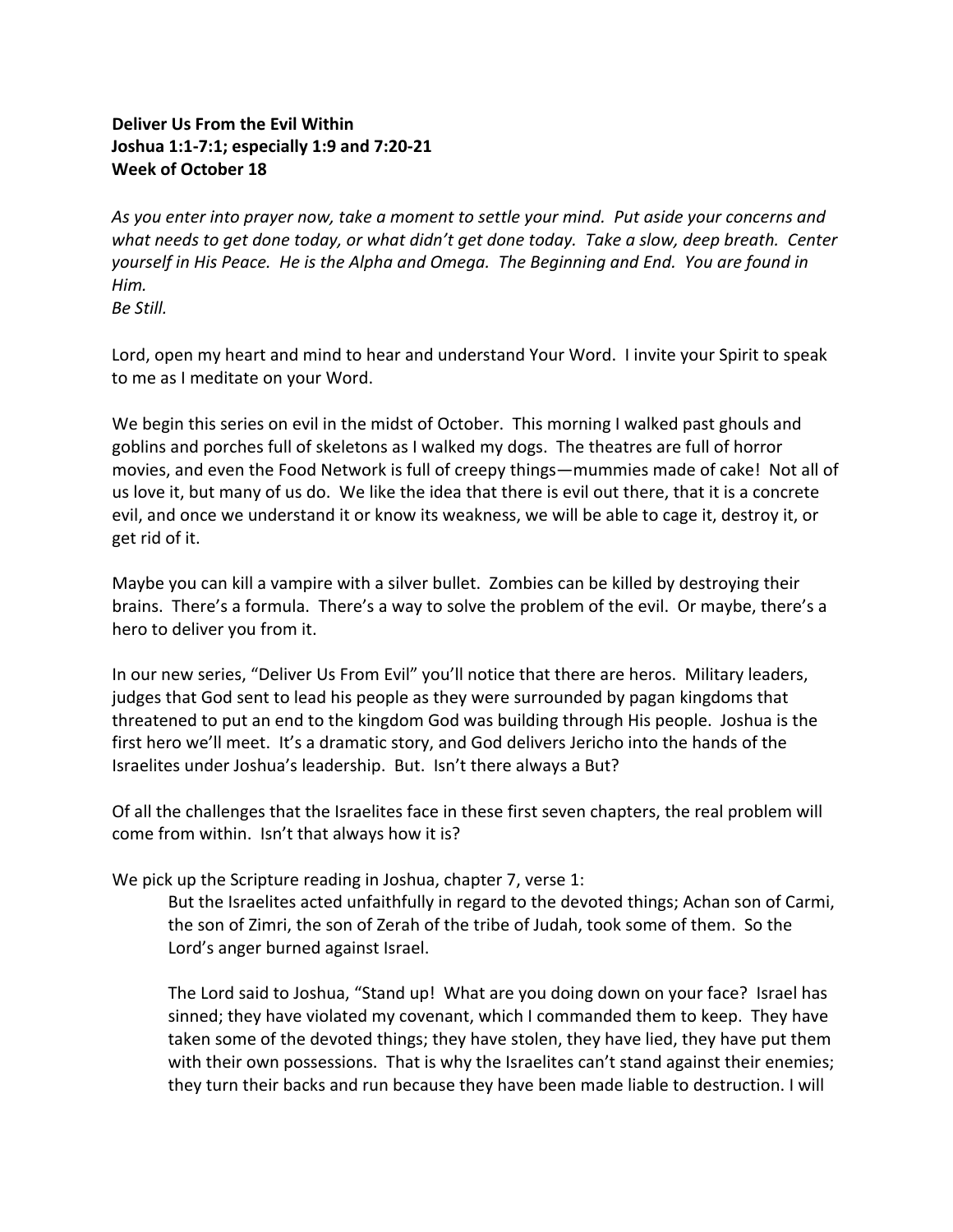not be with you anymore unless you destroy whatever among you is devoted to destruction. Go, consecrate the people. Tell them, "Consecrate yourselves in preparation for tomorrow; for this is what the Lord, the God of Israel, says: that which is devoted is among you, O Israel. You cannot stand against your enemies until you remove it.

#### **Pause and Pray.**

Jesus, I am here because I want to experience You. As I meditate on this passage, draw to mind those things that You would have me become more aware of. Center my heart and mind on Yourself. Use your Word to draw my heart to You. Amen.

#### **REFLECT.**

God had given Israel the victory up until Ai. But at the battle of Ai they were defeated. Not because they were weaker or Ai was stronger, but because Achan, an Israelite, had disobeyed the orders. All the spoils of war were to either be destroyed because they were unclean or they were to be given to God. But Achan had kept some for himself. And the victories Israel was experiencing came to a screeching halt. They had been infiltrated—not by an outsider, but by an insider.

Israel had been ordered to eliminate these pagan kingdoms because of the danger of their idols and their ways. But they had missed their own idols.

Unfortunately, evil is not just out there. It's in here. Inside me. Inside you. Impossible to separate.

Recently at a staff meeting, we were reviewing a connection event. It had been a huge success, and we were thrilled with all the folks that were there—some that we hadn't seen for a long time, some that we had never even met! As we reviewed I reflected on some of my feelings about those that were there. Instead of being thrilled with folks who were coming back out, or coming out for the first time, I felt a sense of selfishness. Where had they been before? Why were they only coming now, now that we were throwing a party?

After confessing this horrible attitude to my coworkers, it haunted me for another day. I kept reflecting on it. What kind of missions pastor gets upset when people do finally come to an event? Satan used it to beat me up for another day or so.

Shortly after I was reminded that I had forgotten Jesus. Not once, but twice. First, when I was greedy about the event, thinking it was mine, when it was really His. Then again, after I felt convicted of my selfishness, I forgot that He was standing there next to me, ready to forgive me and move on.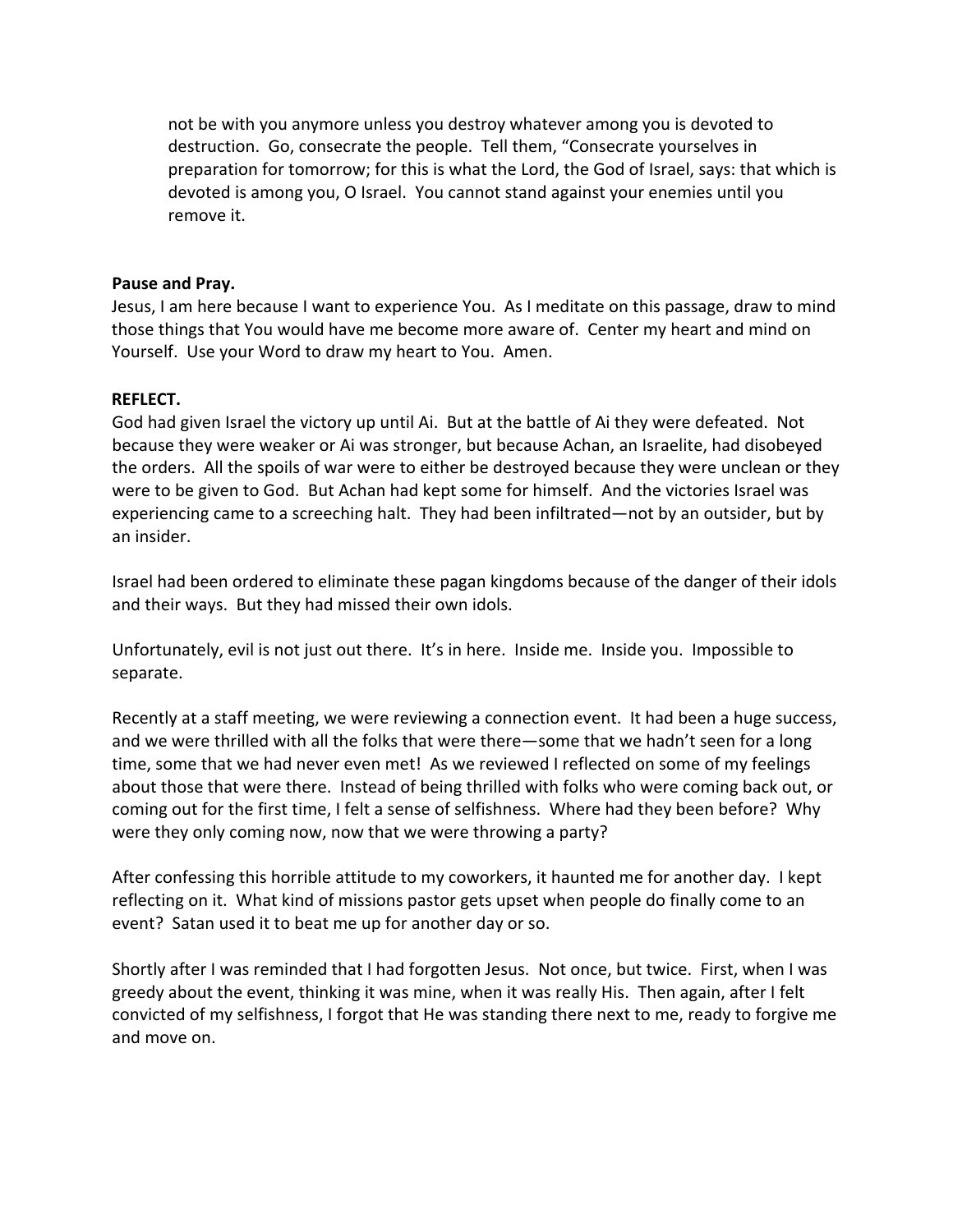Achan forgot too. Forgot that it all belongs to God. Evil was alive and well inside of Achan, an Israelite. Evil is alive and well inside of me.

## **PAUSE, PRAY AND ASK.**

God, how have I forgotten You in the past few days? PAUSE.

Is there an area of my life where I am denying You what is rightfully yours? PAUSE.

Is there an area of my life where I have allowed selfishness to prevail? PAUSE.

Am I facing evil and forgetting that despite what I face, You remain right beside me, ready to help me or ready to forgive me? PAUSE.

God, I confess these things before You now. I ask that You would in your infinite mercy forgive me again. I ask You to make me faithful to turn to You often, and to turn to You quickly. PAUSE.

## **YIELD.**

I return now to the text:

But the Israelites acted unfaithfully in regard to the devoted things; Achan son of Carmi, the son of Zimri, the son of Zerah of the tribe of Judah, took some of them. So the Lord's anger burned against Israel.

The Lord said to Joshua, "Stand up! What are you doing down on your face? Israel has sinned; they have violated my covenant, which I commanded them to keep. They have taken some of the devoted things; they have stolen, they have lied, they have put them with their own possessions. That is why the Israelites can't stand against their enemies; they turn their backs and run because they have been made liable to destruction. I will not be with you anymore unless you destroy whatever among you is devoted to destruction. Go, consecrate the people. Tell them, "Consecrate yourselves in preparation for tomorrow; for this is what the Lord, the God of Israel, says: that which is devoted is among you, O Israel. You cannot stand against your enemies until you remove it.

## **CLOSE IN PRAYER.**

Today we close with the Lord's prayer, asking for God's mercy, and that He would deliver us from evil. The evil that is in this world, and the evil that is within us. His Spirit can save us from both.